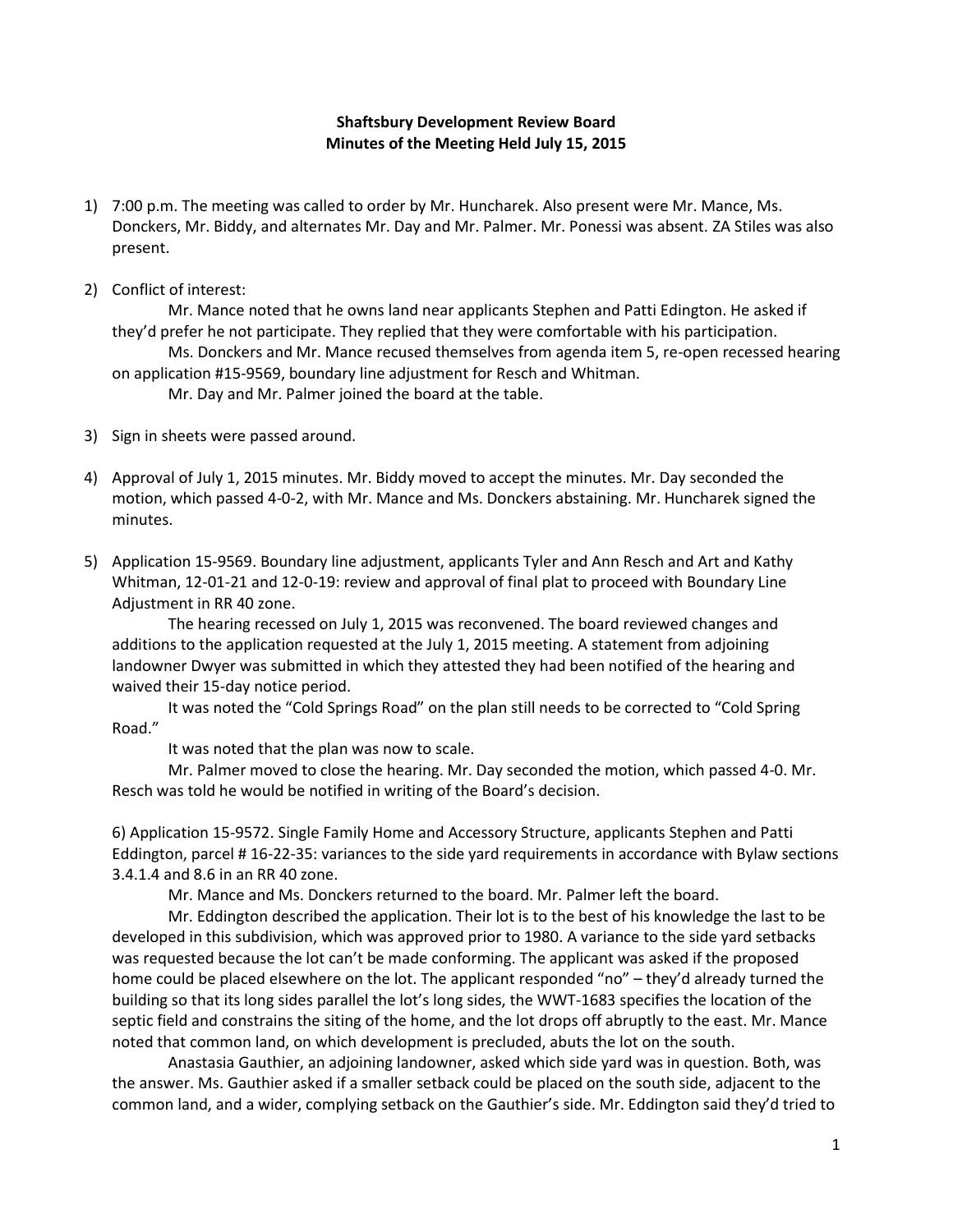make the setbacks more or less equal, but agreed that the house and garage could be moved to the south.

Ms. Eddington shared their certification of notice to abutters.

Mr. Mance moved to close the hearing. Ms. Donckers seconded the motion, which passed 5-0-0.

7) Application # 15-9556. Raze old barn and erect new Accessory Structure, applicants William and Sandra Parks, parcel # 09-20-11: variance to rear yard requirements in accordance with Bylaw sections 6.2.2. and 8.6 in an RC zone.

Mr. Parks described the project. A barn and structure were on the site when he and his family moved in more than twenty years ago. He wishes to replace the existing structure, about 23' x 20' plus the horse stall section with a new, slightly larger structure. The existing structure is set back 10' from the northern property line. Mr. Park wishes to maintain this setback. The lot is in the RC zone yet lacks 200' frontage, and so is pre-existing, non-conforming. It was noted that the front yard is on the east, so a variance to the side yard setback requirements is needed.

Mr. Parks submitted a statement that he had notified the adjoiners. The board reviewed and accepted his sketch.

Mr. Mance moved to close the hearing and enter public deliberative session. Ms. Donckers seconded the motion, which passed 5-0.

The board discussed the application. Mr. Mance noted that Paulin Road, which bisects Mr. Parks' property, limits the applicant's ability to move the barn and shed further south. He continued, referring to bylaw sections 8.6ff: it would be very difficult to develop in strict conformity with the bylaw; the applicant didn't create the hardship; the setback will remain the same; the use is not changing; and there will be no increase in the variance.

Mr. Day moved to approve a 10' side yard setback. Ms. Donckers seconded the motion, which was approved 5-0. Mr. Parks will be sent a formal notice of approval.

Mr. Mance moved to go into public deliberative session on application 15-9572, Single Family Home and Accessory Structure, applicants Stephen and Patti Eddington, parcel # 16-22-35. Mr. Biddy seconded the motion, which passed 5-0.

The compromise suggested by the adjoining landowner, a variance for a 10' setback on the southerly property line (while complying with the 25' setback on the north), was discussed. Mr. Huncharek moved to approve a 10' setback on the south. Ms. Donckers seconded. It was agreed that a revised sketch showing the approved setbacks must be submitted by the applicant. Mr. Huncharek moved to approve the setback with that condition. Mr. Day seconded the motion, which passed 5-0.

Mr. Huncharek moved to proceed out of deliberative session. Ms. Donckers seconded the motion, which passed 5-0. Mr. Mance volunteered to write the Findings of Fact for application 15-9572. Mr. Day volunteered to write the Findings of Fact for application 15-9556.

Mr. Mance and Ms. Donckers left the board, after confirming that the next meeting will be held August 5, 2015.

Mr. Palmer re-joined the board. Mr. Day moved to enter deliberative session on application 15- 9569, a boundary line adjustment for landowners Resch and Whitman. Mr. Biddy seconded the motion, which passed 4-0. On discussion, it was noted that the plat must correctly refer to "Cold Spring Road." Mr. Huncharek moved to approve the boundary line adjustment with the above condition. Mr. Palmer seconded the motion, which passed 4-0. Mr. Huncharek moved to leave deliberative session. Mr. Biddy seconded the motion, which passed 4-0.